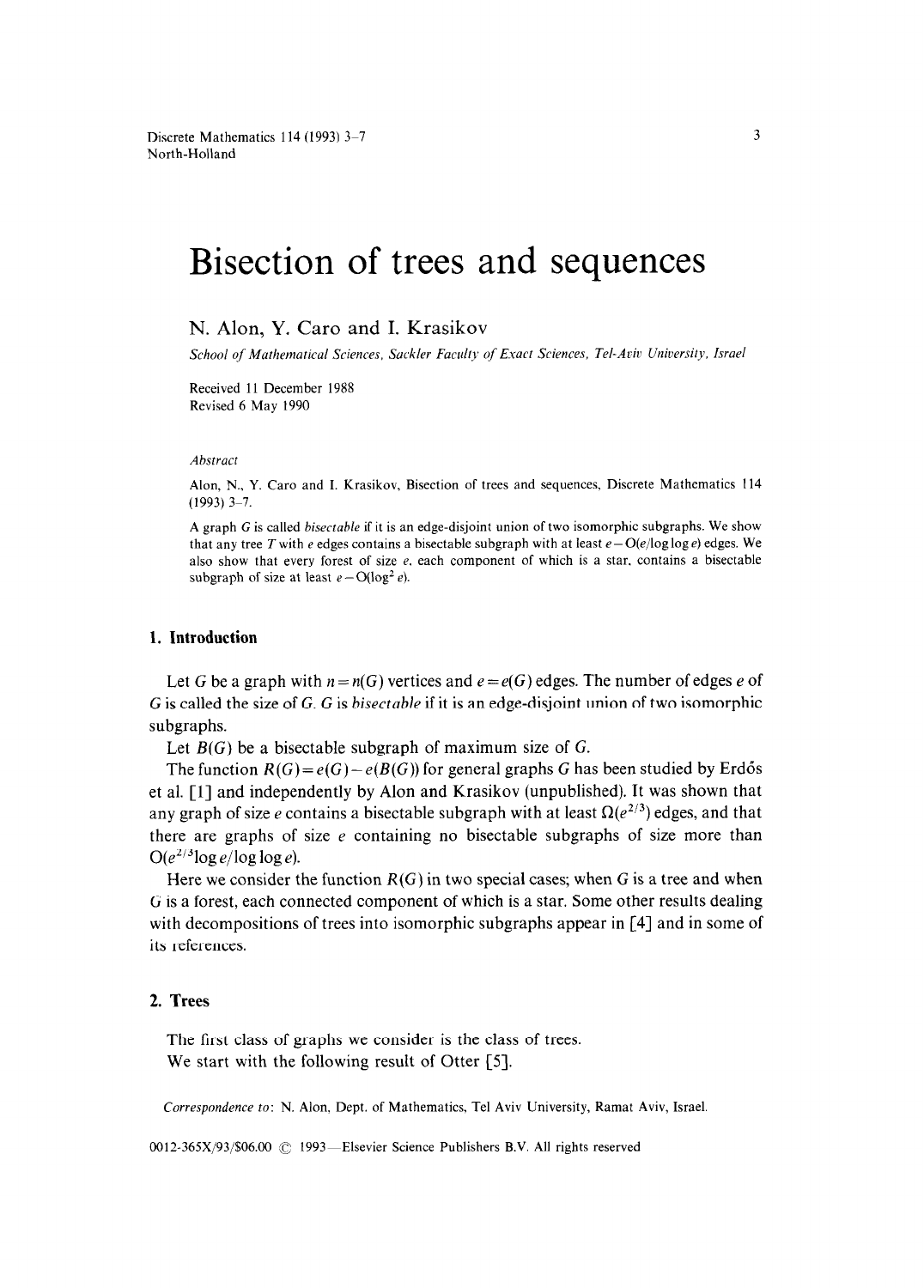**Lemma 2.1.** *The number of isomorphism types of rooted trees with n vertices is at most*   $\frac{1}{n}(\frac{2n-2}{n-1}).$ 

**Lemma 2.2.** *Let F be a forest and let q be the maximum size of a connected component of it. Let F' be a tree obtained from F by inserting one additional vertex adjacent to each component of F. Then*  $R(F) \leq 4^q$  *and*  $R(F') \leq 4^q$ *.* 

**Proof.** Split all components of *F* into classes, according to their isomorphism type. Drop out one tree from each class containing an odd number of components, and bisect the classes obtained in the obvious way. Since at most one tree for each isomorphism type is omitted, we have, by the previous lemma,

$$
R(F) \leq \sum_{i=1}^{q} \binom{2i-2}{i-1} < 4^q.
$$

The proof that  $R(F') \leq 4^q$  is similar.  $\Box$ 

**Theorem 2.3.** *For any tree T with n vertices,* 

$$
R(T) \leqslant \mathcal{O}\bigg(\frac{n}{\log\log n}\bigg).
$$

*On the other hand there are trees T on n vertices such that*  $R(T) \ge \Omega(\log n)$ .

**Proof.** To prove the lower bound, consider the forest *F* consisting of the stars  $F_i \cong K_{1, 5^i}$ ,  $i = 1, 2, ..., t$ . Consider the tree *T* obtained from *F* by inserting a new vertex v adjacent to the centers of all stars. It is not too difficult to check that  $R(T) > \Omega(\log n)$ . We omit the details.

We now prove the upper bound. Fix two numbers  $f=(\log n)^{1/4}\log\log n$  and  $g = \frac{1}{2} \log \log n$ , where all logarithms above are in base 4. Given a tree *T*, produce a forest in it according to the following three steps:

(i) Delete from *T* the minimum number of edges such that in the resulting forest  $F_1$  each component has at most one vertex of degree more than  $f$ .

(ii) Consider vertices having degree more than  $f$  in  $F_1$ . For each such vertex v consider the branches at v having more than g edges and delete the edges joining these branches to  $v$ . Denote the forest so obtained by  $F_2$ .

(iii) Consider those components of  $F_2$  which do not contain a vertex of degree more than f whose size is more than  $f^2$ . Delete the minimum possible number of edges from  $F_2$  to obtain a forest  $F_3$  having no such components.

Observe that the total number of deleted edges does not exceed *3n/f+ n/g.* Indeed, the number of edges deleted from  $T$  in step (i) is at most  $2n/f$ . (To see this, choose, arbitrarily, a root v of T. For each vertex  $u \neq v$  of degree greater than f, delete the edge joining it to its parent.) In step (ii) at most *n/g* additional edges are deleted. Also, in any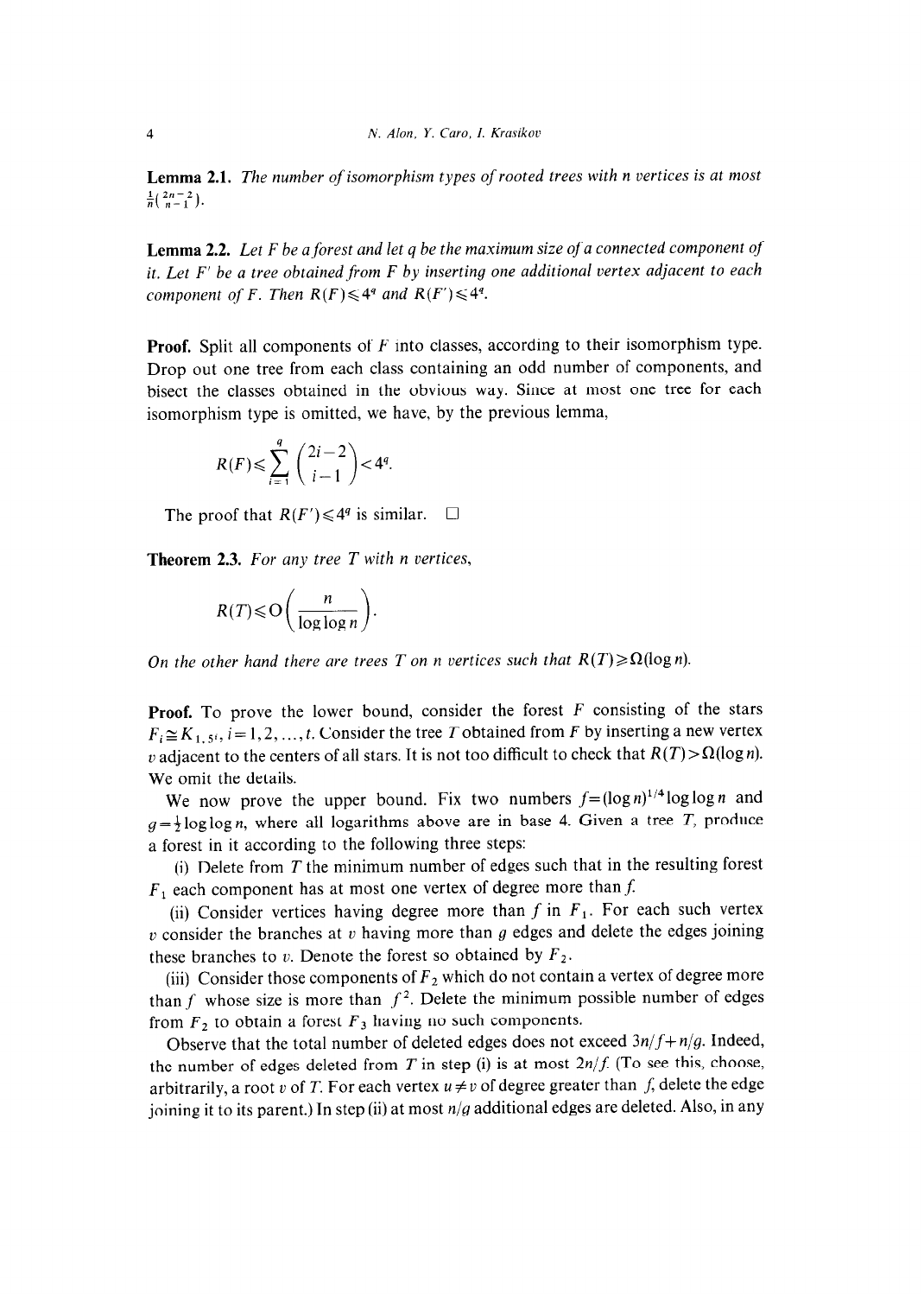tree T of size |T| and maximum degree  $\Delta$ , there is a branch of size s, where  $c \leq s \leq c\Delta$  for any integer c satisfying  $1 < c \le |T|/A$ ; hence, at most *n*/f edges are deleted in step (iii).

Now we can build the required bisection. To this end, split all components of  $F_3$ into two classes  $F_4$  and  $F_5$  such that  $F_4$  consists of all components of size less than  $f^2$ .

By Lemma 2.2,  $F_4$  can be bisected after omitting at most  $4^{f^2}$  edges. Similarly, each component of  $F_5$  can be bisected after omitting at most  $4<sup>g</sup>$  edges. But, since each component in  $F_5$  has size at least  $f^2$ , the total number of components in  $F_5$  does not exceed  $n/f^2$ . Thus,  $R(F_5) < n4^g/f^2$ .

Altogether, we get

$$
R(T) < \frac{3n}{f} + \frac{n}{g} + 4^{f^2} + \frac{n4^g}{f^2} < \mathcal{O}\left(\frac{n}{\log\log n}\right). \qquad \Box
$$

**Corollary 2.4.** If G is a forest with e edges then  $R(G) < O\left(\frac{e}{\log \log e}\right)$ .

**Remark 2.5.** The last proof showing that, for any tree *T* with *e* edges,  $R(T)$  $O(e/\log \log e)$  easily supplies a polynomial-time algorithm for producing, for any such *T*, a bisectable subgraph *H* of size at least  $e - O(e/\log \log e)$  in it (together with an actual bisection of  $H$ ). This is in contrast to the result in  $\lceil 3 \rceil$ , which asserts that the decision problem 'given a tree *T*, decide if  $R(T)=0$ , i.e., if *T* is bisectable' is NPcomplete.

## **3. Star forests and sequences**

In this section we estimate *R(G)* for forests each component of which is a star. In this case an isomorphic decomposition has a natural interpretation as a decomposition of a sequence of positive integers. Let us first introduce some relevant definitions. All sequences we consider are finite sequences of nonnegative integers. We use capital letters to denote our sequences, and the corresponding small letters for their elements.

Let  $n=n(A)$  be the number of elements in a sequence A,  $S=S(A)=\sum a_i$ . We write  $A \leq B$  if, after an appropriate ordering,  $n(A) = n(B)$  and  $a_i \leq b_i$  for all i.

A sequence *A* is called *bisectable* if there is a sequence *B* and a permutation  $\pi$  such that  $a_i = b_i + b_{\pi(i)}$ ,  $1 \le i \le n$ . A sequence *A* is called *irreducible* if it does not contain a proper bisectable subsequence.

Observe that a forest *F* consisting of vertex-disjoint stars is bisectable iff the sequence *A,* whose elements are the sizes of the corresponding components of *F,* is bisectable. Moreover,  $R(F) = min(S(A) - S(B))$ , where *B* ranges over all bisectable sequences satisfying  $B \leq A$ . The right-hand side of this equality can be used as a definition of *R(A)* for sequences.

To estimate  $R(A)$ , we need the following well-known result which we state without its simple proof.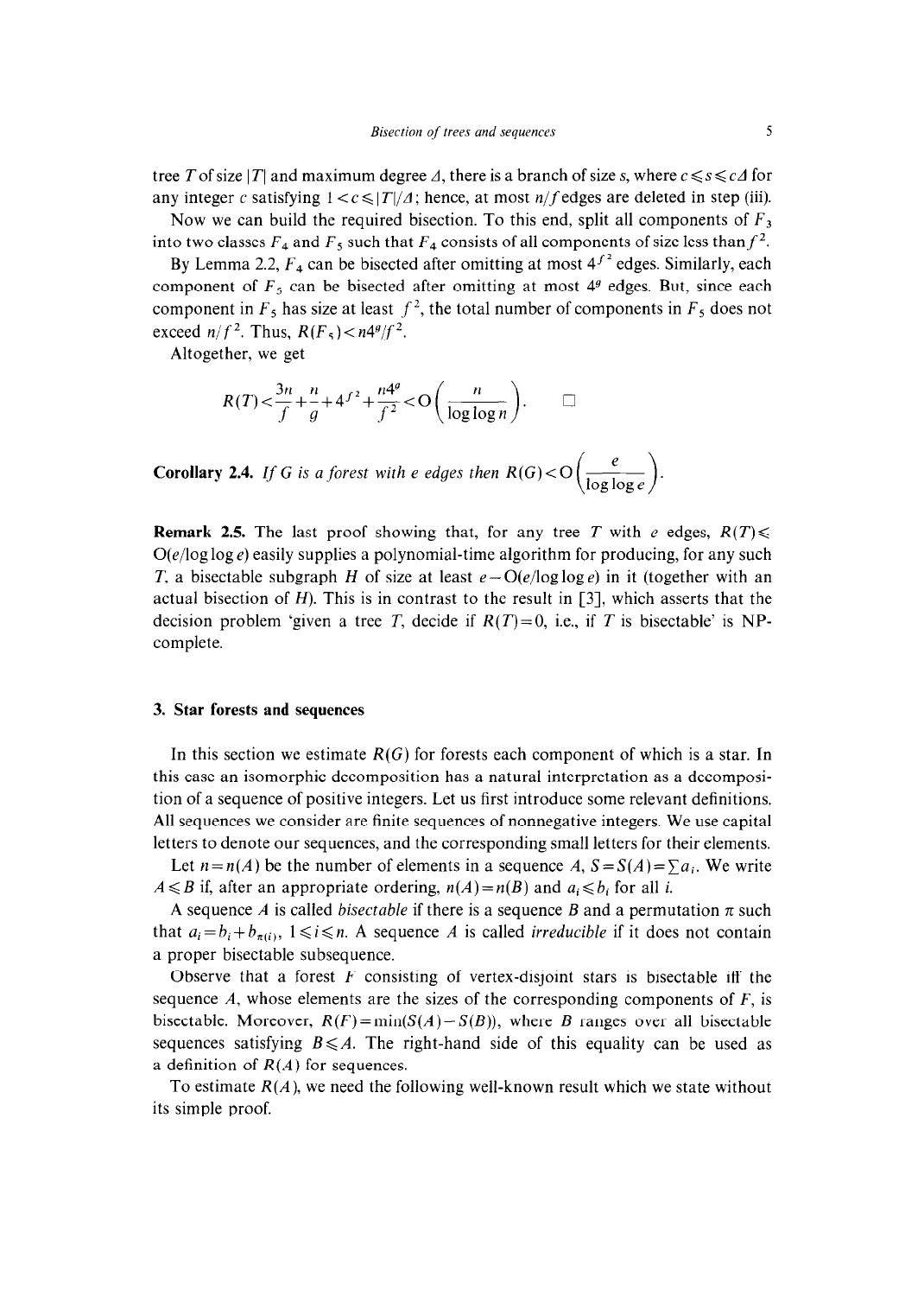**Lemma 3.1.** If  $\delta_i$  are reals,  $1 \le i \le n$ ,  $|\delta_i| \le c$ , and  $\sum \delta_i = 0$  then there is a permutation  $\delta_{\pi(1)}, \ldots, \delta_{\pi(n)}$  such that  $\pi(1)=1$  and  $\sum_{i=1}^{j} \delta_{\pi(i)} \leq c$  for all  $1 \leq j \leq n$ .

**Lemma 3.2.** Let A be an irreducible sequence satisfying  $\max a_i / \min a_i < 1.5$ . If A can be *partitioned into two pairwise disjoint subsequences B and C, such that*  $n(B)=n(C)=$  $\frac{1}{2}n(A)$ ,  $S(B) = S(C) = \frac{1}{2}S(A)$ , then A is bisectable.

**Proof.** Put  $n = n(A)$  and let us index the elements of *A* by  $a_0, a_1, ..., a_{n-1}$  such that min  $a_i = a_0$  and  $\sum a_{2i+1} = \sum a_{2i}$ . By the previous lemma, applied to the numbers  $(a_0-a_1), (a_2-a_3), ..., (a_{n-2}-a_{n-1}),$  we can rearrange the sequence such that min  $a_i = a_0$  and  $|(a_0 - a_1) + \cdots + (a_{2i-2} - a_{2i-1})| \le |a_0/2|$  for all  $1 \le 2i - 1 < n$ .

Define

$$
d_0 = \left| \frac{a_0}{2} \right|, \qquad d_i = (-1)^i \, d_0 + \sum_{j=1}^i \, (-1)^{i-j} \, a_j, \quad i \geq 1.
$$

Observe that  $a_i = d_i + d_{i-1}$ , where  $d_{-1} = d_{n-1}$ . Indeed, this is obvious for all  $i > 0$ , and, for  $i=0$ ,  $d_{n-1}=d_{-1}=a_0-d_0$  since  $\sum a_{2i+1}=\sum a_{2i}$ . Moreover, for every  $1 \le 2i < n$ ,

$$
d_{2i} = (a_0 - a_1) + \dots + (a_{2i-2} - a_{2i-1}) + \left(a_{2i} - \left\lfloor \frac{a_0}{2} \right\rfloor\right) \ge -\left\lfloor \frac{a_0}{2} \right\rfloor + \left\lfloor \frac{a_0}{2} \right\rfloor = 0.
$$

Similarly, for every  $1 \le 2i - 1 < n$ ,

$$
d_{2i-1} = -(a_0 - a_1) - \dots - (a_{2i-2} - a_{2i-1}) + \left\lfloor \frac{a_0}{2} \right\rfloor \ge - \left\lfloor \frac{a_0}{2} \right\rfloor + \left\lfloor \frac{a_0}{2} \right\rfloor = 0.
$$

Thus, each  $d_i$  is nonnegative and A is bisectable, as needed.  $\Box$ 

**Theorem 3.3.** Let A be a sequence whose sum of elements is S. Then  $R(A) \leq O(\log^2 S)$ . *On the other hand, there are sequences A with sum*  $S(A) = S$  *satisfying*  $R(A) \ge \Omega(\log S)$ .

**Proof.** The lower bound can be easily proved for the sequence defined by  $a_i = 3^i$ ,  $0 \le i \le n-1$ .

Given a sequence *A* with sum  $S(A) = S$ , let us prove the upper bound. Clearly, we may assume that *A* is irreducible. Order the members of *A* in a nondecreasing order  $1\leq a_0\leq a_1\leq \cdots \leq a_{n-1}$ . Choose *k* to be the minimal number such that  $a_{i+k} > 1.5a_i$  for all  $i < n-k$ . (If there is no such  $k < n$ , choose  $k = n$ .)

Clearly,

$$
S^k \geqslant \left(\frac{a_{n-1}}{a_1}\right)^k \geqslant \prod_{i=0}^{n-k-1} \frac{a_{i+k}}{a_i} \geqslant 1.5^{n-k}
$$

and, hence,  $k \ge \Omega(n/\log S)$ . By the definition of *k*, there exists an *l* so that  $a_{l+k-1} \leq 1.5a_l$ .

Observe now that any sequence  $X$  of  $t$  positive integers such that  $1 + \sum_j (x_j - \min x_i) < (f \circ g)$  contains two disjoint subsequences Y and Z such that